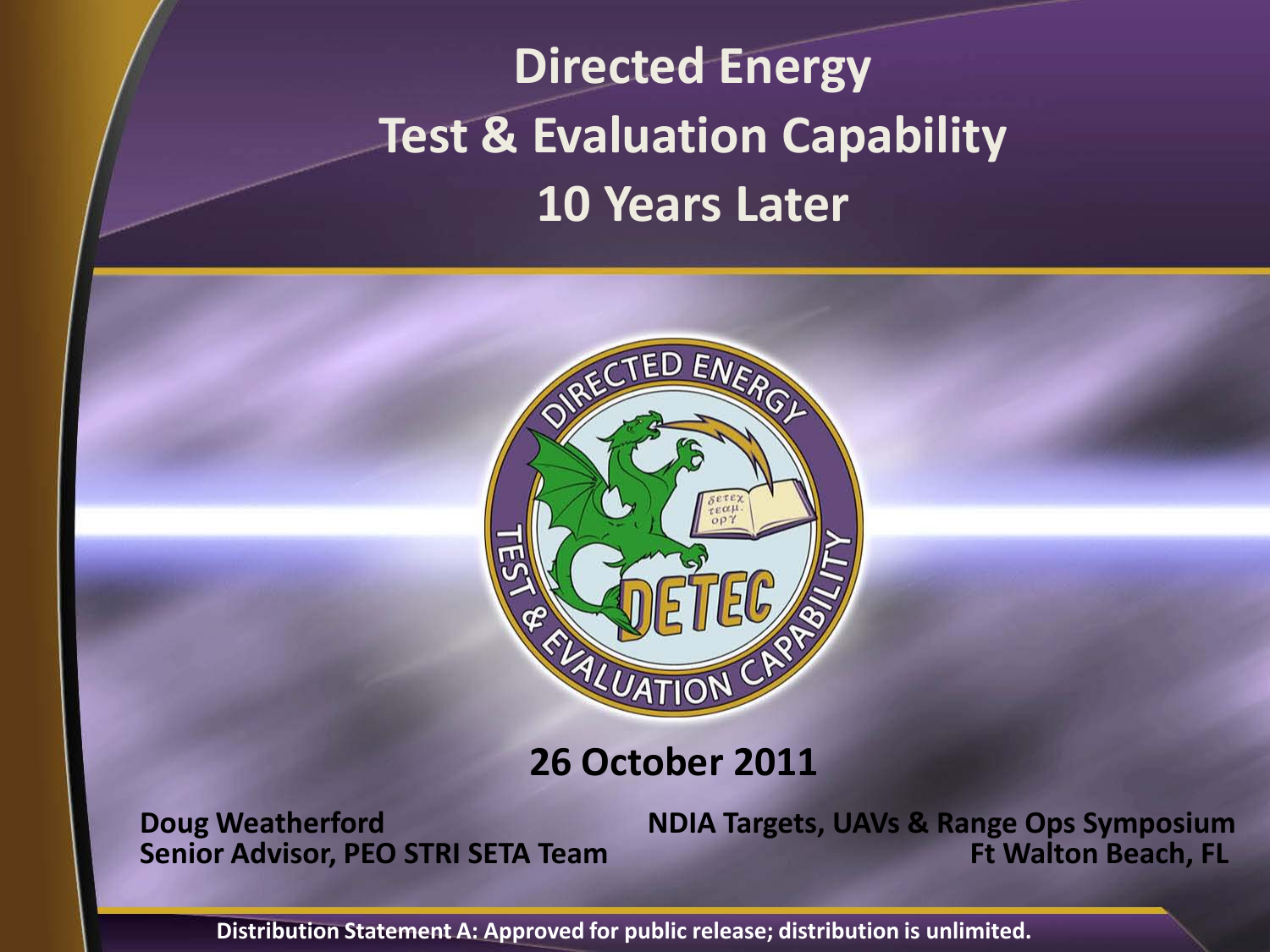### **Overview**

- DETEC Mission and History
- Tri-Service Study Shortfalls
- Capabilities Developed
- DET S&T and DETEC Interaction
- Additional Successes
- Tri-Service Study 2011
- Summary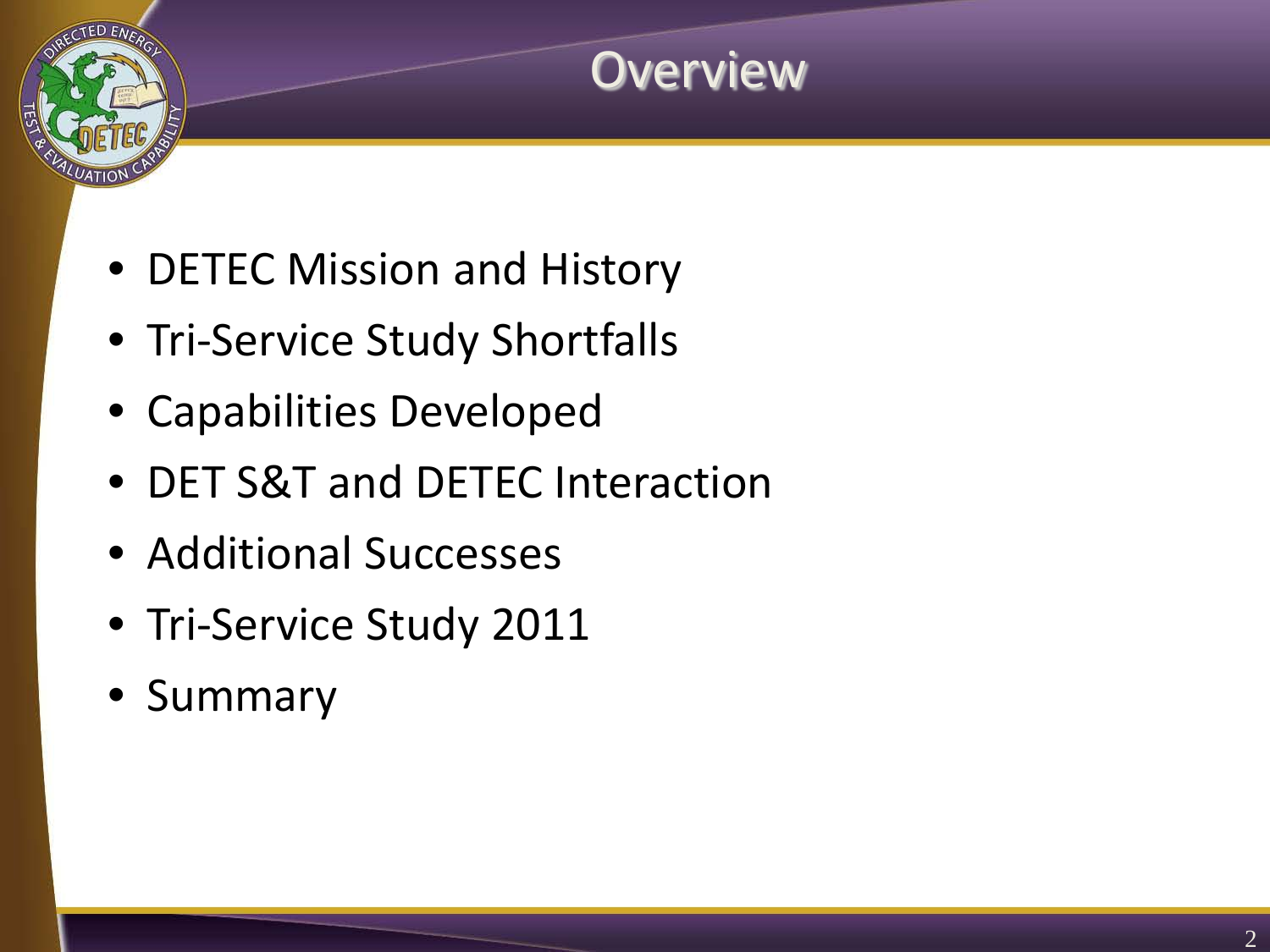### DETEC Mission



Funded by TRMC's Central Test and Evaluation Investment Program

- Develop Joint T&E MRTFB infrastructure required for T&E of DEW systems
	- Instrumentation
	- Equipment
	- Software tools
- DEW systems supported
	- High energy laser (HEL)
	- High power microwave (HPM)
- Coordinate T&E needs with TRMC S&T efforts



**DETEC** – Directed Energy Test and Evaluation Capability **MRTFB** – Major Range and Test Facility Base **DEW** – Directed Energy Weapon **TRMC** – Test Resource Management Center **T&E** – Test and Evaluation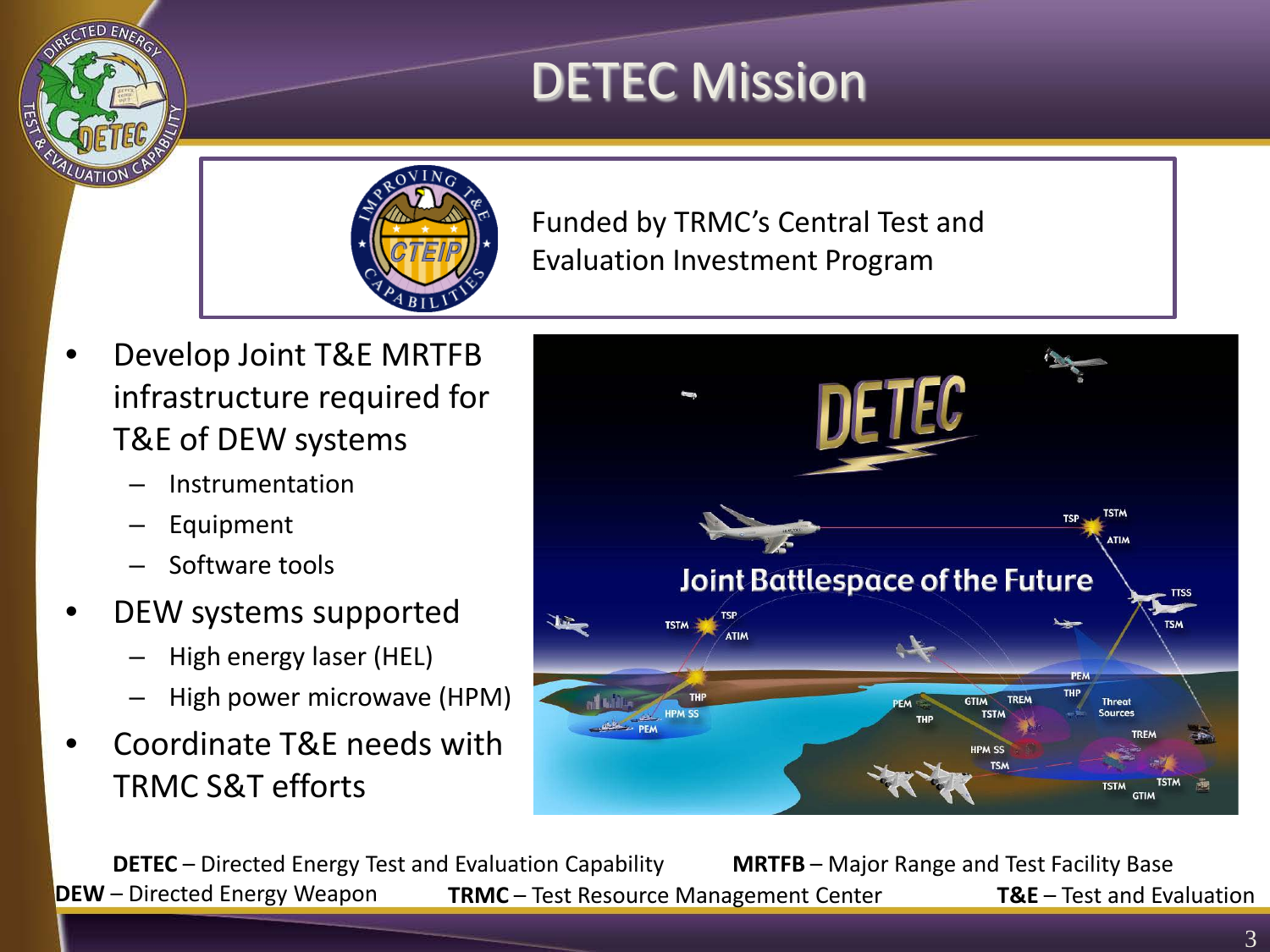### DETEC History

TED ENERGY

UATION

|      | <b>T-SS Begins</b><br>to identify and<br>scope shortfalls in<br>DE T&E<br>infrastructure |          |            | T-SS Update (2007) Begins to<br>capture current DE T&E<br>infrastructure shortfalls for<br>DETEC II, originally planned to<br>start in 2010 |      |                                                                                                                                                                                                                                                                                                                 |      | T-SS 2011 Begins<br>to capture most current DE T&E<br>infrastructure shortfalls for DETEC II,<br>now projected for consideration to<br>start in the 2012-2014 timeframe |      |                                                                                                                                  |      |      |
|------|------------------------------------------------------------------------------------------|----------|------------|---------------------------------------------------------------------------------------------------------------------------------------------|------|-----------------------------------------------------------------------------------------------------------------------------------------------------------------------------------------------------------------------------------------------------------------------------------------------------------------|------|-------------------------------------------------------------------------------------------------------------------------------------------------------------------------|------|----------------------------------------------------------------------------------------------------------------------------------|------|------|
| 2002 | 2003                                                                                     | 2004     | 2005       | 2006                                                                                                                                        | 2007 | 2008                                                                                                                                                                                                                                                                                                            | 2009 | 2010                                                                                                                                                                    | 2011 | 2012                                                                                                                             | 2013 | 2014 |
|      | <b>DETEC Effort</b><br>Proposed to CTEIP                                                 | projects | shortfalls |                                                                                                                                             |      | <b>DETEC Begins</b> to resolve 12 high priority capabilities<br>identified by the T-SS. DETEC is developing 16 systems<br>(covering 40 shortfalls) to address these infrastructure<br>DET S&T Begins to address high-risk, high-pay-off shortfalls<br>identified by the T-SS. To date, DET S&T has delivered 20 |      |                                                                                                                                                                         |      | Projected Window for<br>Services/TRMC to consider<br>resolving the highest priority<br>shortfalls identified by the T-SS<br>2011 |      |      |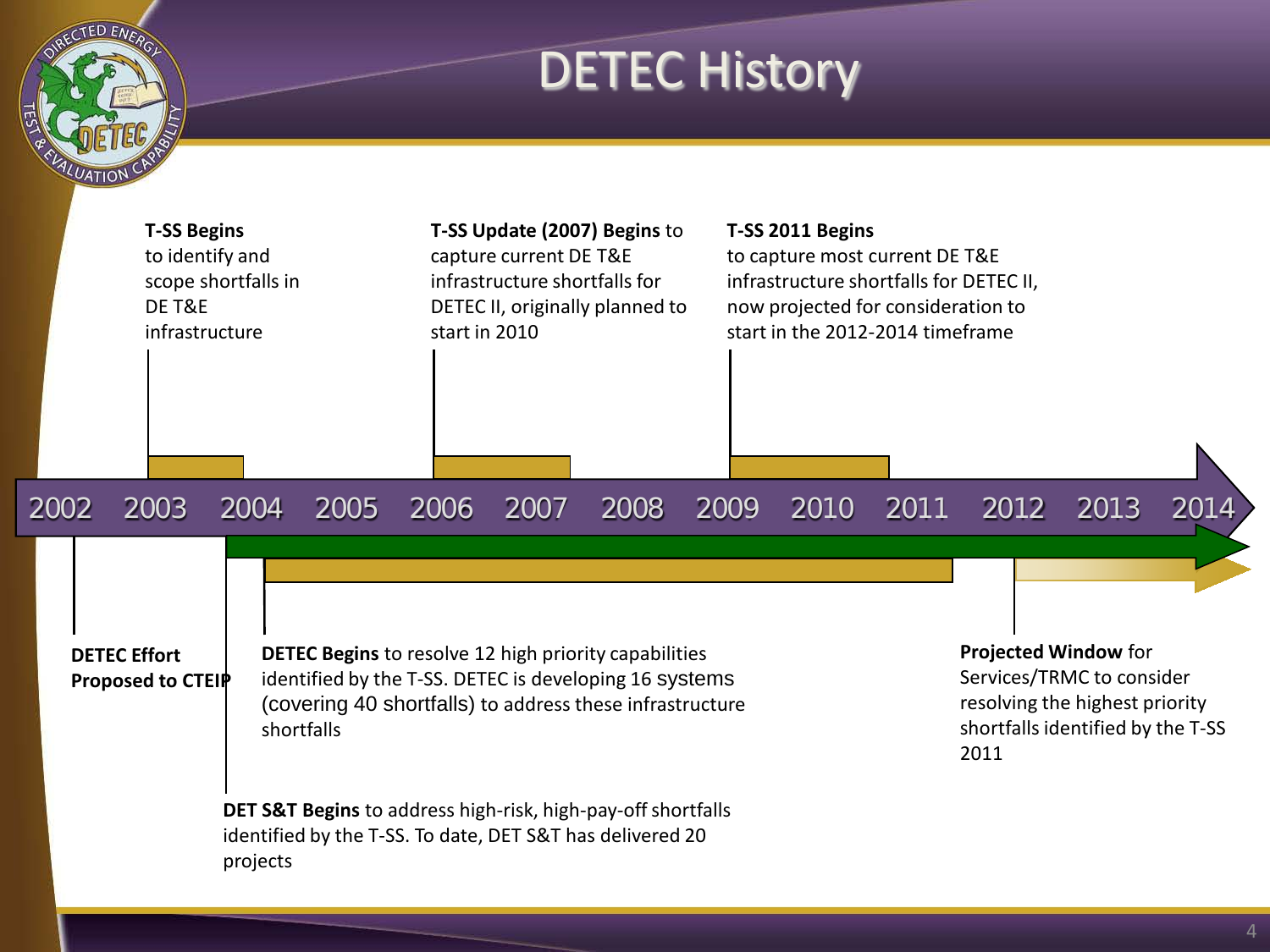# DETEC Tri-Service Study (2004) High Priority Shortfalls

DETEC program to develop 12 Synergies covering 32 shortfalls

#### **High Energy Laser (HEL)**

 $ATI$ 

- Ground Target Irradiance Measurement (GTIM) – H1
- Airborne Target Irradiance and Imagery Measurement (ATIM) – H3
- Target Subsystems Protection (TSP) H5
- Target Surface Temperature Measurement (TSTM) – H11
- Target Reflected Energy Measurement (TREM) – H12

#### **High Power Microwave (HPM)**

- Sensor Suite (SS) H2
- Propagation Environment Measurement (PEM) – H4
- Test Target Subsystems Surety (TTSS) H6
- Target Surrogate Materials (TSM) H7
- Narrowband Threat Systems (NBTS) H<sub>8</sub>
- Test Hazard Prediction (THP)– H9
- Wideband Threat Systems (WBTS) H<sub>10</sub>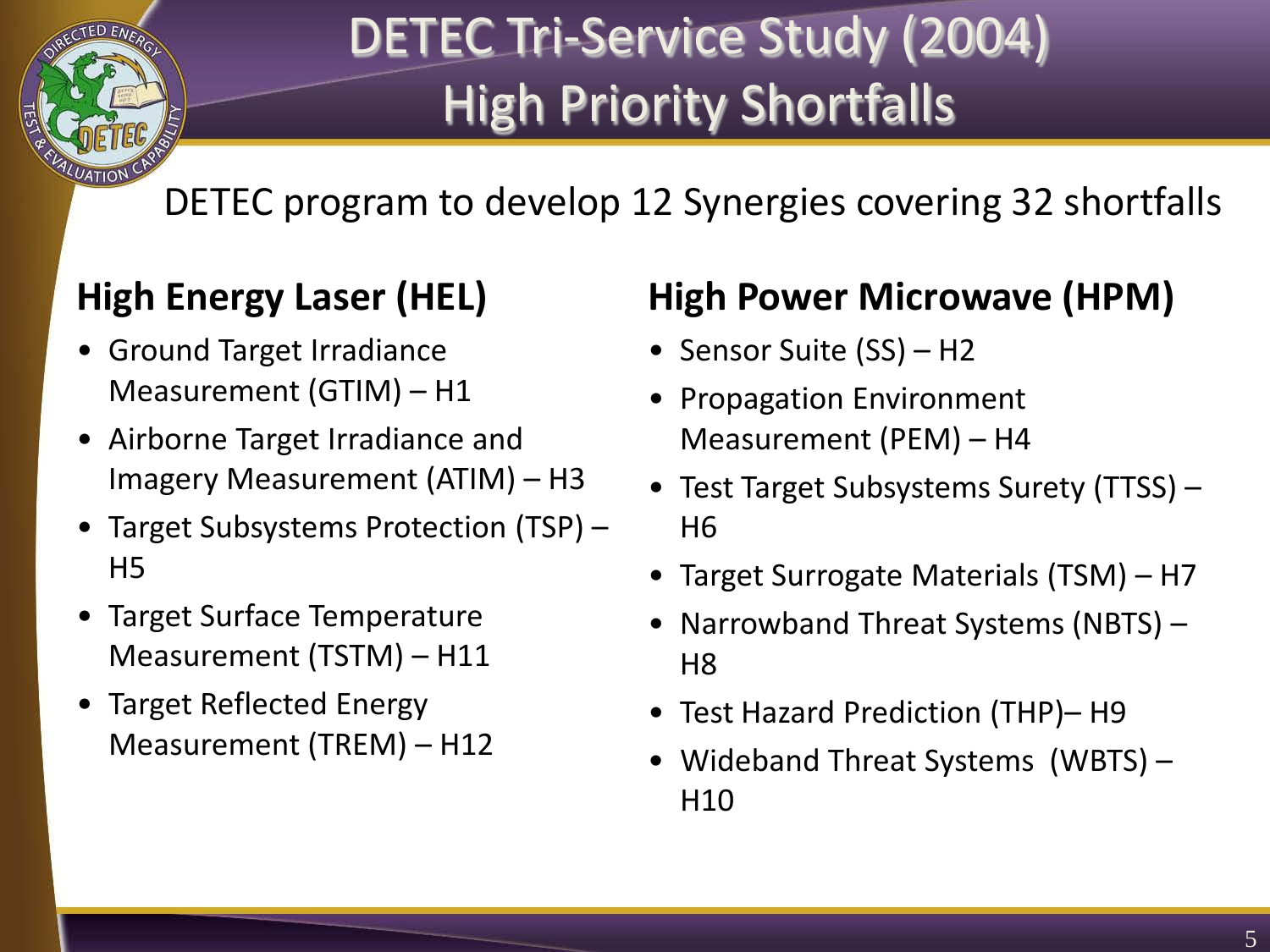### DETEC Capabilities Overview

DETEC actually developed  $16$  solutions addressing  $40$  T-SS shortfalls: ILUATION CA



**\* - Purple text indicates additional sources delivered**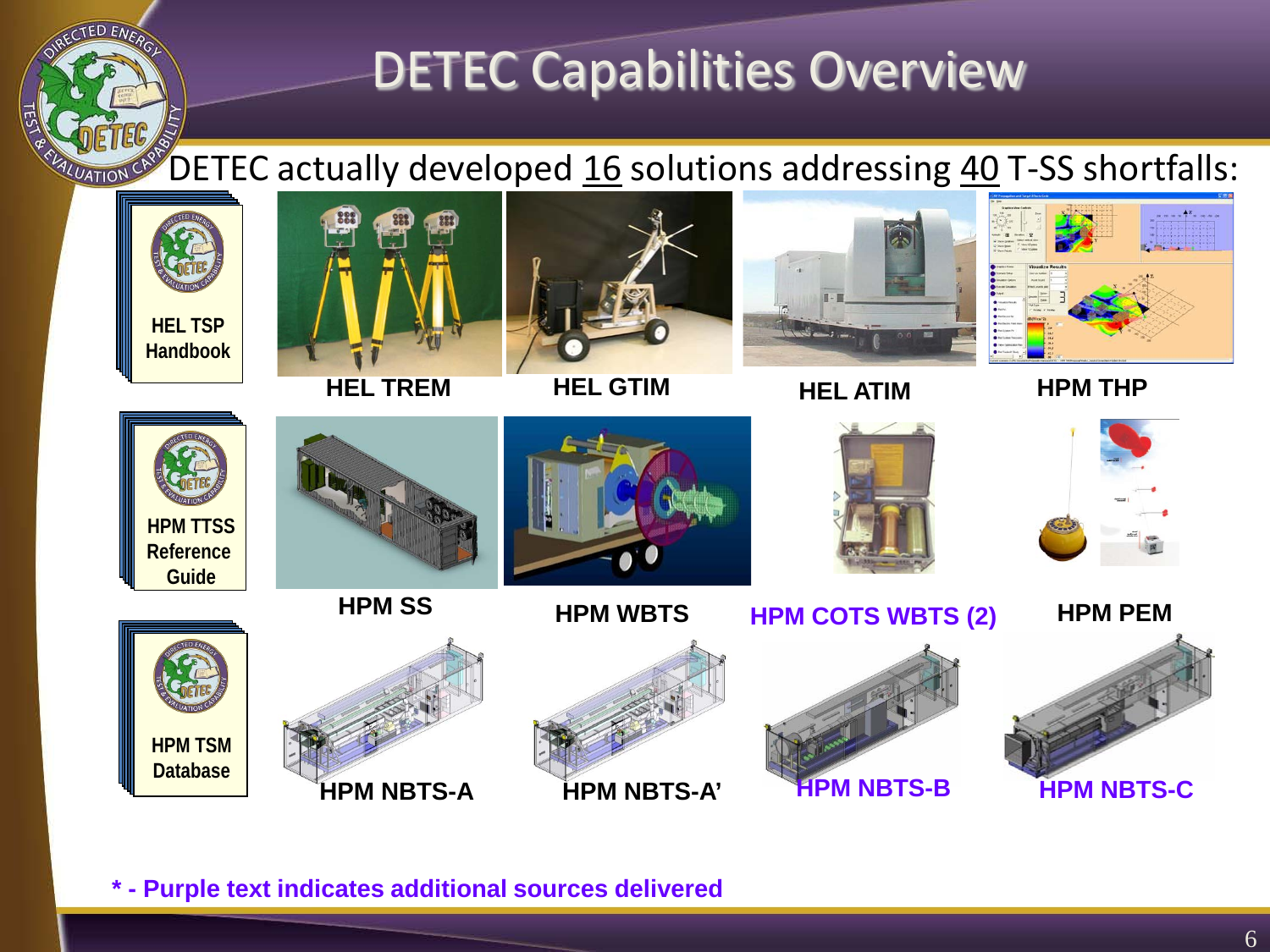## DET S&T Interaction with DETEC

#### • **TRMC DET S&T and DETEC under common management**

- DETEC uses risk reduction requirements for planned capability developments as S&T BAA topics
- DETEC uses and augments existing IPT structure to generate future S&T topic needs that support capability development timeline
- DETEC announces annual BAA issued by DET S&T with updated topics
- DETEC leverages DET S&T projects as risk reductions for DETEC capability developments

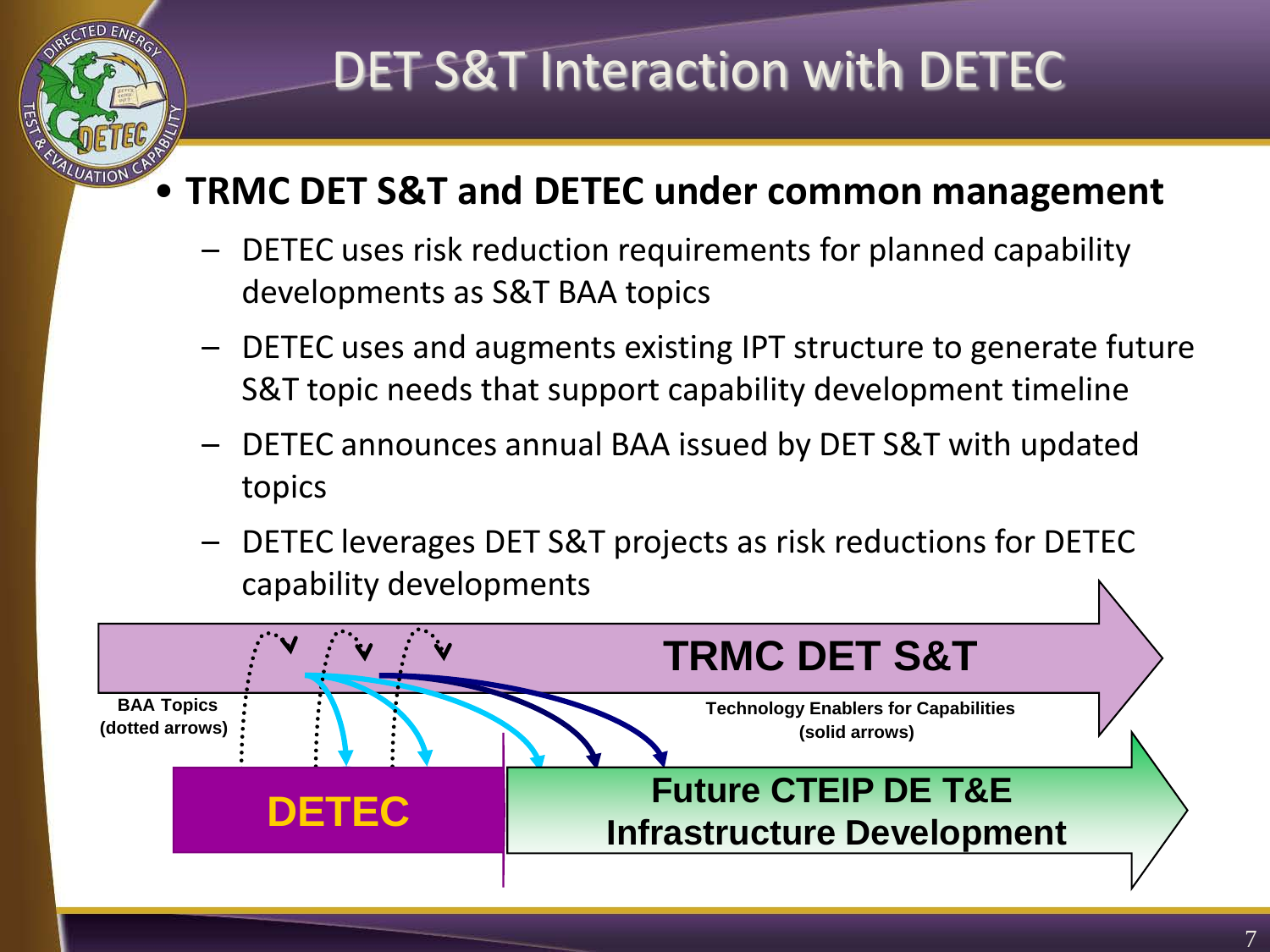

## DET S&T Enhancements for HPM NBTS

| <b>Rotating Step-Twist Polarizer</b><br>(RSTP)                                                                             | <b>Resistive Waveguide</b><br><b>Attenuator (RWA)</b>                                                                                     | <b>Microwave Rotary</b><br><b>Attenuator (MRA)</b>                                           |  |  |
|----------------------------------------------------------------------------------------------------------------------------|-------------------------------------------------------------------------------------------------------------------------------------------|----------------------------------------------------------------------------------------------|--|--|
|                                                                                                                            |                                                                                                                                           |                                                                                              |  |  |
| Rotating step-twist polarizer that<br>enables polarization change without<br>the delays associated with breaking<br>vacuum | Automatic, continuously<br>adjustable attenuator from 0 to<br>$\approx$ 18 dB, for installation in high-<br>power high-vacuum environment | Enables user to continuously and<br>dynamically vary power output by<br>0 to $^{\sim}$ 15 dB |  |  |
| Installed in HPM NBTS-A'3                                                                                                  | Installed in HPM NBTS-B                                                                                                                   | Installed in NBTS-C                                                                          |  |  |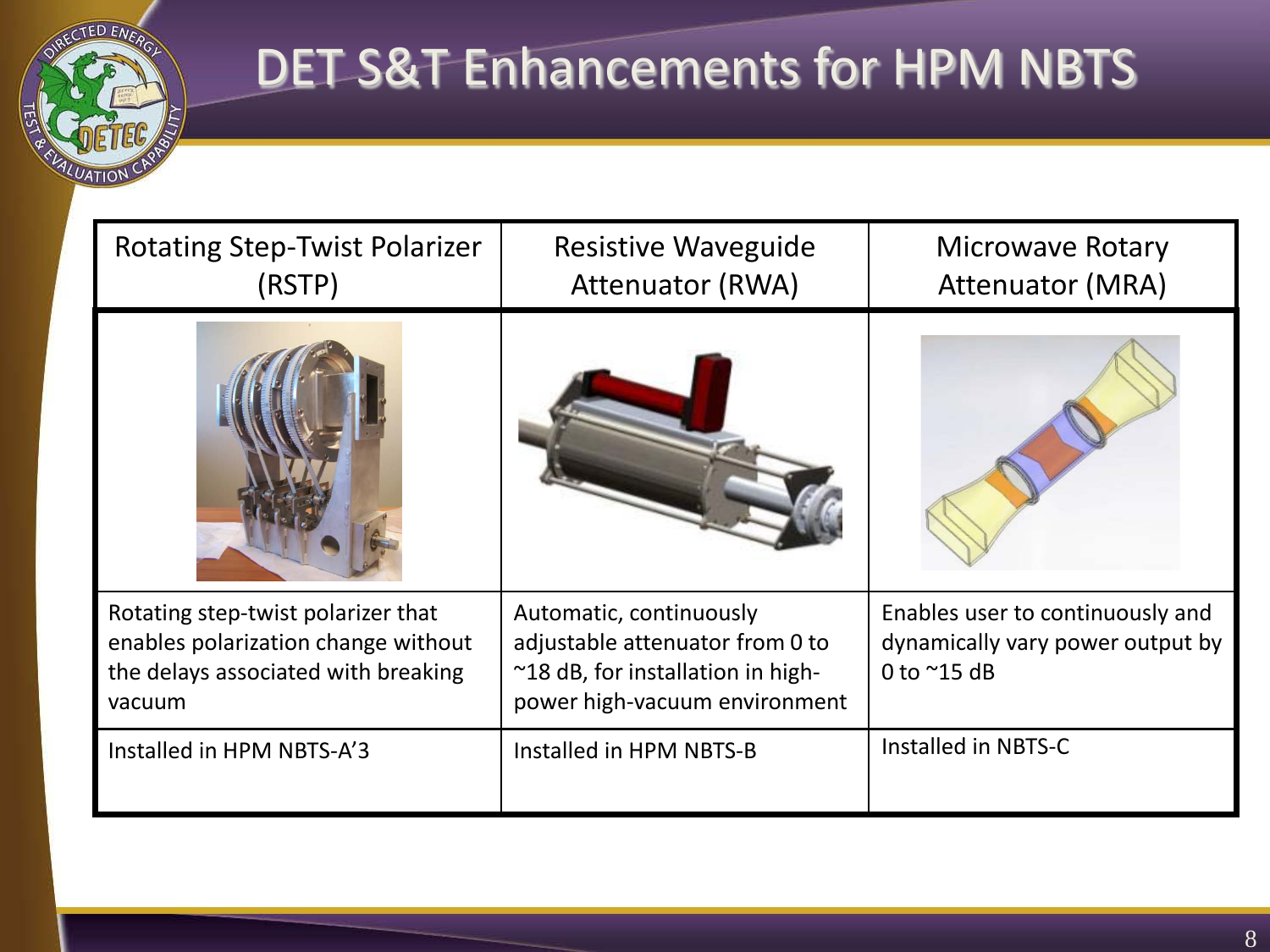

## DETEC Capability Support to Major Tests







HPM NBTS-A HPM NBTS-A' HPM NBTS-C

HPM Narrowband Threat Systems are in frequent use at WSMR for multi-Service test requirements. Includes numerous Army vehicles, Brigade Combat Team modernization programs, and AFRL projects. Also, the Navy extensively uses the HPM SWBTS2 for aircraft systems.



HPM SS Shield Room



HPM SS used with HPM WBTS

HPM Sensor Suite used with threat systems testing both around and in test articles.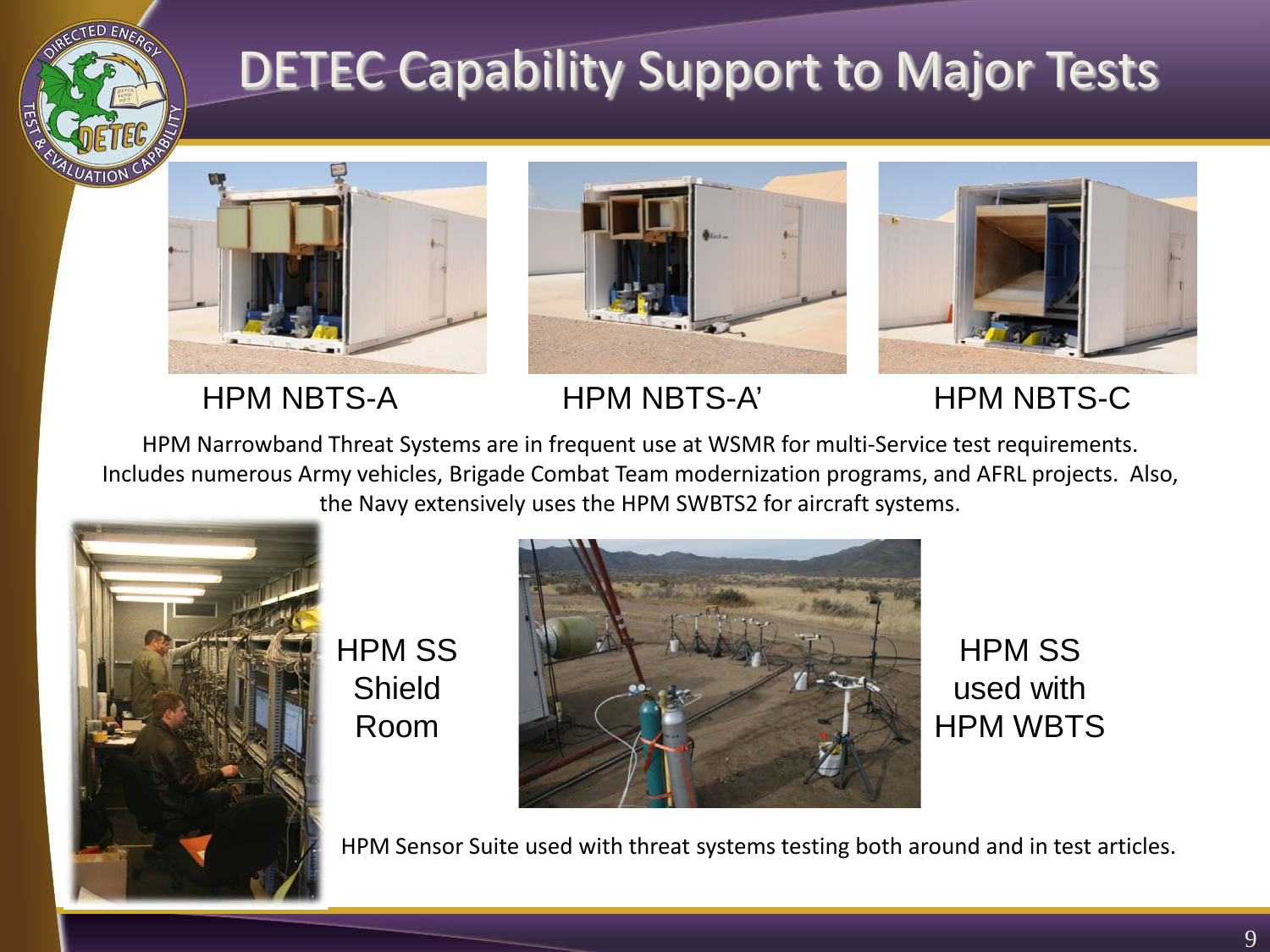### DET Deliverables Support to Major Tests





Scanning Target Board (STB) used to characterize ADS beam shape at High Energy Test Research Facility, Kirtland AFB

HPM Soil Electrical Properties (HSEP) Brass Board in use at CHAMP initial test location to measure actual soil electrical properties to support modeling.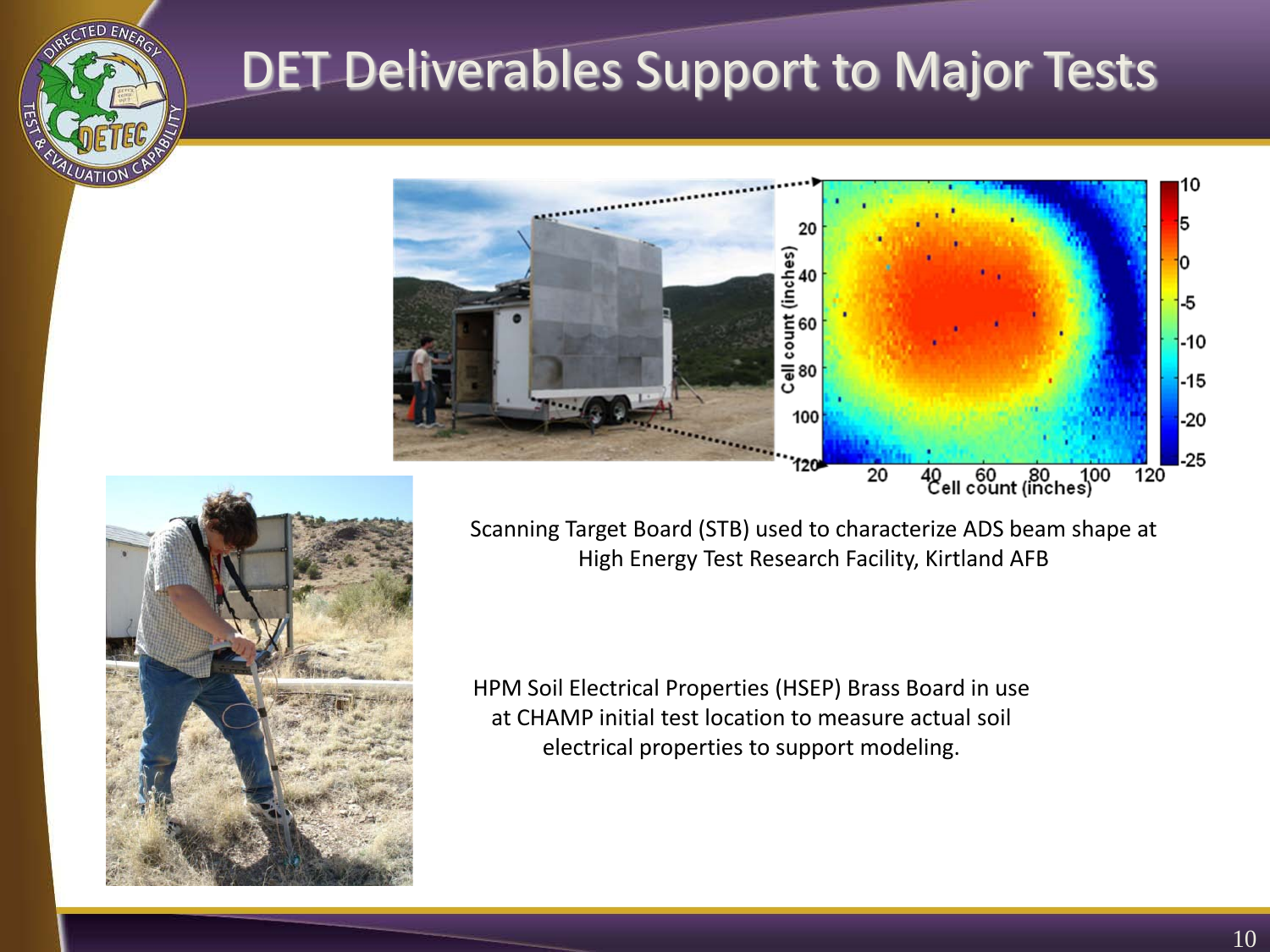# T-SS 2011

- **Objective:** Identify and prioritize T&E shortfalls for DE systems planned to enter test in the next 12 years
- Conducted 7-step process to identify DE requirements, existing capabilities, and shortfalls
- Strong participation from Army, Navy, and Air Force throughout the process, including Service
	- Research Laboratories
	- Program/Demonstrator Offices
	- Operational Test Organizations
	- Senior Leadership
- FOUO version available via requests at "detecteam.org"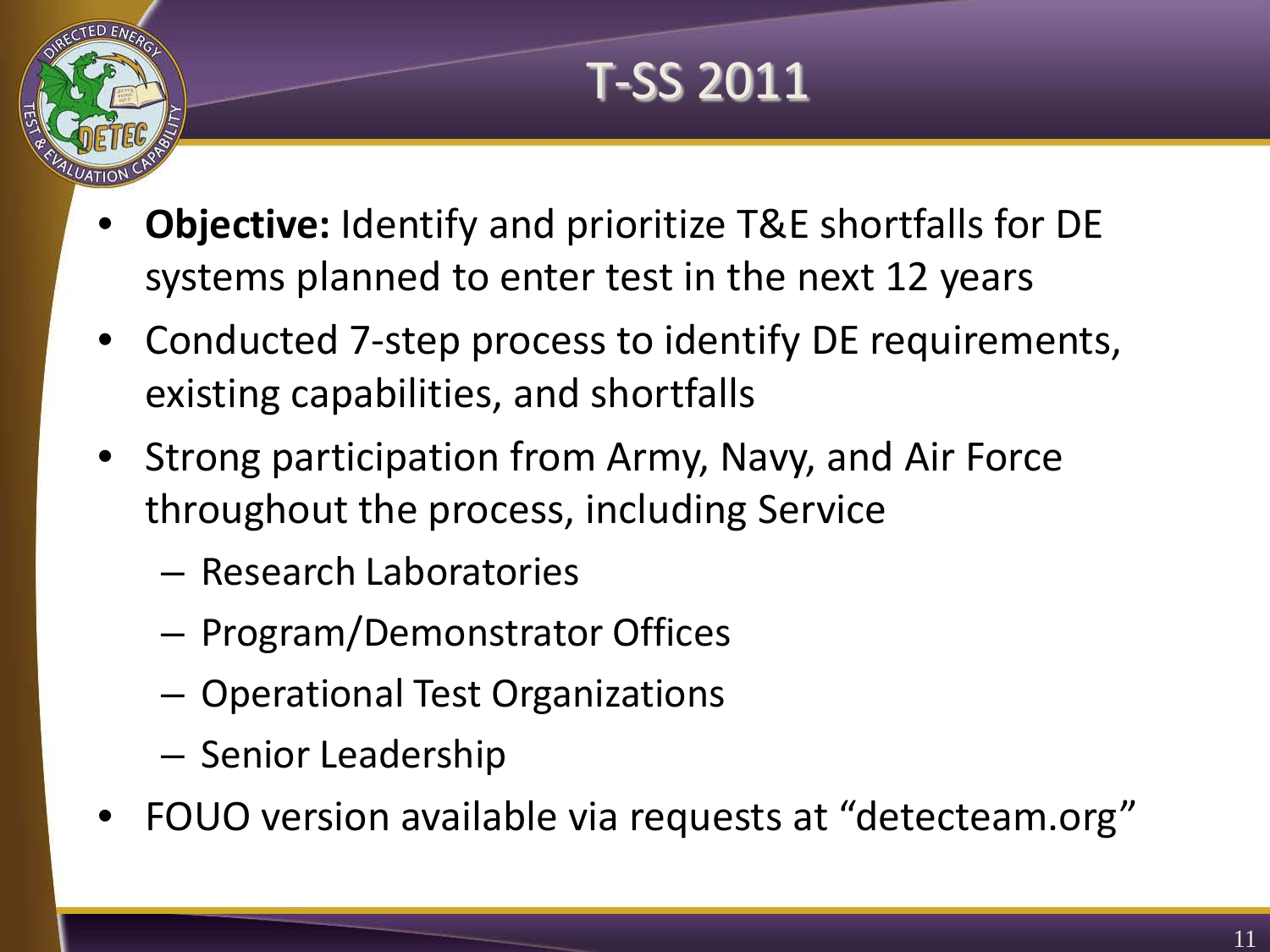

## T-SS 2011 High Priority Capability Shortfalls

| #              | <b>Domain</b> | <b>Capability Shortfall</b>                                                                                                    |
|----------------|---------------|--------------------------------------------------------------------------------------------------------------------------------|
| 1              | <b>HPM</b>    | Non-intrusive E-field and B-field probes*                                                                                      |
| $\overline{2}$ | <b>HPM</b>    | X-band surrogate narrowband threat source*                                                                                     |
| 3              | <b>HEL</b>    | Continuous Wave (CW) irradiance measurement on surface moving<br>target board, towed airborne target board, and actual target* |
| 4              | <b>HPM</b>    | C-band surrogate narrowband threat source*                                                                                     |
| 5              | <b>HPM</b>    | Multiple node wireless data acquisition system <sup>*</sup>                                                                    |
| 6              | <b>HEL</b>    | Imagery of airborne targets*                                                                                                   |
| 7              | <b>HEL</b>    | Front target surface temperature*                                                                                              |
| 8              | <b>HEL</b>    | Dynamic hazard analysis tool (M&S)                                                                                             |
| 9              | <b>HEL</b>    | Predictive avoidance and airspace deconfliction tools (M&S)                                                                    |
| 10             | <b>HPM</b>    | Beam propagation in and near surfaces (M&S)                                                                                    |
| 11             | <b>HPM</b>    | Test Hazard Prediction (THP)/Builder integration (M&S)                                                                         |

<sup>∗</sup> **Technology investments made through DET S&T program could potentially be leveraged in acquiring a solution to this shortfall.**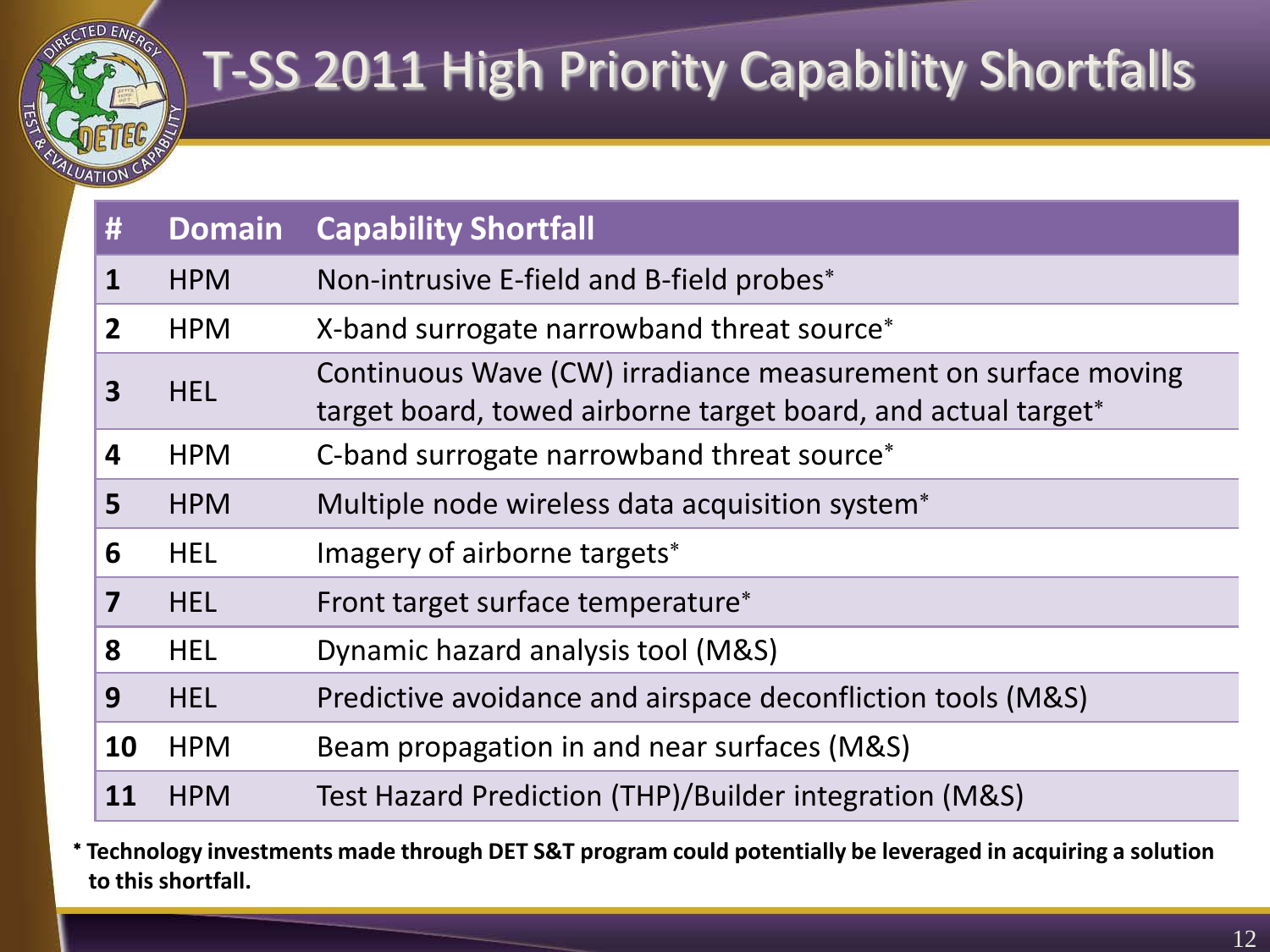### **Summary**

### *ACCOMPLISHMENTS:*

- Improved MRTFB infrastructure supporting DEW T&E
	- Addressed 40 of 88 original T-SS shortfalls
	- Delivered 4 HEL and 12 HPM capabilities
	- All hardware capabilities transportable between ranges
	- Reference Guides and Software tools distributed widely
	- Integrated several S&T projects improving performance/usability

### *PATH FORWARD:*

- Recently completed T-SS 2011 Update
	- Identified 11 High Priority Capabilities for CTEIP consideration
	- Identified 16 S&T topics for Test Resource Management Center and Service 'reliance process' consideration